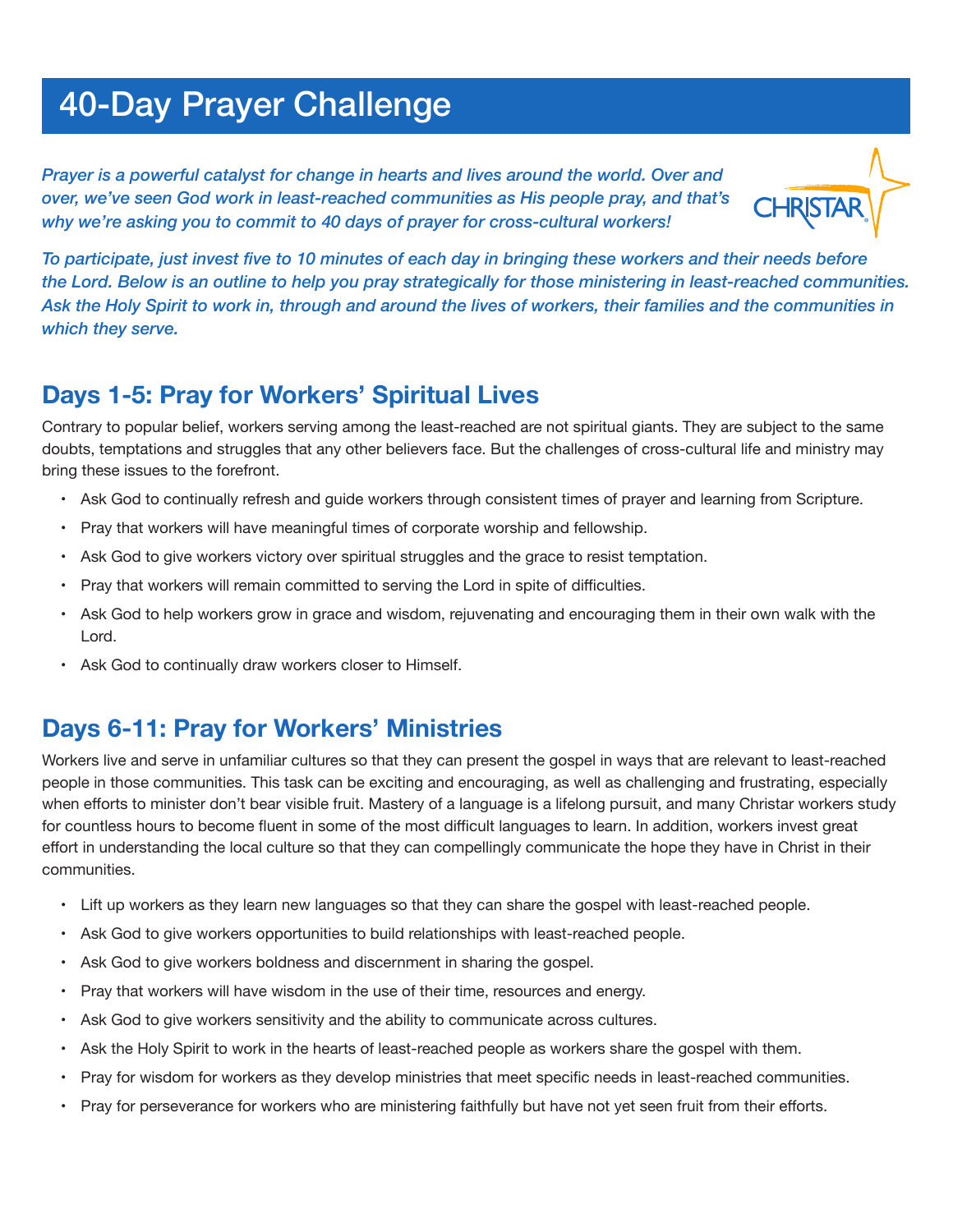## **Days 12-17: Pray for Workers' Families**

Ministry begins in the family as workers model godly marriages and parenting in least-reached communities. While family members can be a great blessing and encouragement, dealing with family issues on the field can add an extra level of strain to already complicated issues. From finding suitable schooling for children to concerns about elderly parents, these situations can be sources of great stress and can hinder effective ministry. But as workers face these challenges through the lens of a biblical worldview, their responses can serve as powerful testimonies.

- Pray that couples serving together will have strong and supportive marriages.
- • Ask God to give workers who are parents wisdom in raising their children in least-reached cultures.
- Pray for wisdom as workers seek to meet their children's educational needs on the field.
- • Pray for workers' children as they navigate the challenges of growing up outside of their sending culture.
- • Pray that workers' children will personally trust in Jesus and develop mature faith of their own.
- • Pray that workers' parents and other family members will be supportive of them and their ministries.
- Pray for salvation for workers' unsaved family members.
- Pray that workers' relationships with family members would serve as powerful examples of God's love and grace to others.

#### **Days 18-23: Pray for Church-Planting Teams**

Christar workers don't serve alone. A worker's team includes fellow workers and, many times, national believers as well. Teammates support and encourage one another; however, working with a team is never free of bumps in the road, especially when individuals ministering together possess starkly different personalities or are from different cultures and backgrounds. But when diverse team members serve alongside one another in unity, they powerfully represent the Body of Christ.

- Pray for a spirit of cooperation and unity on every Christar team.
- • Pray that team members will interact graciously with each other, submitting to and learning from one another.
- • Pray that team members' skills and gifts will complement one another for the glory of God.
- Pray that conflict within teams will be resolved in God-honoring ways.
- • Pray that teammates will build each other up, hold one another accountable and be willing to confront one another lovingly when necessary.
- Pray for mutual support and a sense of family within teams.
- • Ask God to use Christar teams as examples of the local body of Christ in least-reached communities.

#### **Days 24-29: Pray for the Communities in Which Workers Serve**

Many Christar workers serve in countries where Christian workers are not welcomed and where those who profess faith in Christ are persecuted or even martyred. Many of these least-reached areas have been scarred by years of war, domestic strife or natural disasters, and factors ranging from poverty to government regulations can make ministry a challenge.

- Pray for stability in least-reached areas that have been plagued with unrest.
- Ask God to build His Church in places that have faced persecution.
- • Pray that workers will be able to obtain the visas necessary to remain in their countries of service.
- Pray for safety for workers serving in areas that are hostile to Christianity.
- • Pray for wisdom for workers as they seek to encourage local believers who are facing discrimination or abuse due to their faith.
- Pray that workers will find favor in the eyes of local officials.
- Pray that workers will develop strong relationships with persons of peace in their communities.